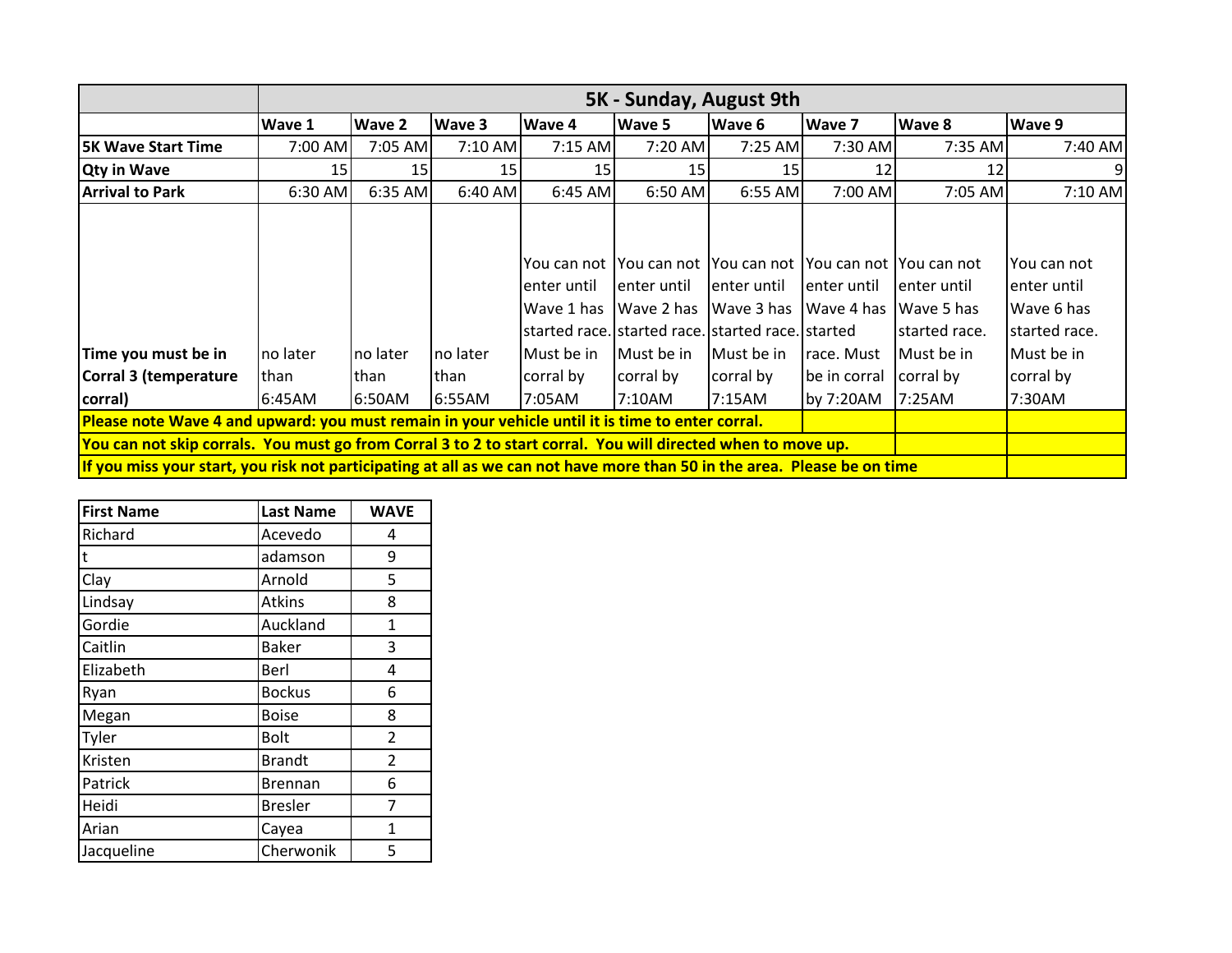| Madeline  | Cherwonik   | 5              |
|-----------|-------------|----------------|
| Jason     | Clark       | 4              |
| Carlet    | Cleare      | 6              |
| Joann     | Coast       | 7              |
| Lisa      | Coast       | 7              |
| Gillian   | Coats       | 8              |
| Amanda    | Coney       | 5              |
| Colleen   | Czubinski   | 3              |
| Kaleigh   | Daggs       | 5              |
| Lindsey   | Dawson      | 5              |
| Mark      | Dellaquila  | $\overline{1}$ |
| Matthew   | Denker      | 4              |
| Dennis    | DeVelder    | 3              |
| Kimberly  | Devlin      | 6              |
| Emma      | Dewart      | 9              |
| Susan     | DiVincenzo  | $\overline{1}$ |
| Merielle  | Donaldson   | $\overline{2}$ |
| Erin      | Dragon      | 8              |
| Ginny     | Falkner     | 3              |
| Andrew    | Farmer      | 4              |
| Alexandra | Gaenzle     | 4              |
| Tanisha   | Gamble      | 6              |
| Michael   | Garrity     | $\overline{2}$ |
| John      | Gerber      | 4              |
| Howard    | Glastonbury | $\overline{2}$ |
| Emily     | Goldsmith   | 8              |
| Scott     | Gray        | $\overline{7}$ |
| Kim       | Green       | 5              |
| Lauren    | Herko       | $\overline{1}$ |
| Neal      | Heslor      | 6              |
| Jan       | Hodge       | $\overline{1}$ |
| Tracy     | Hoffarth    | 6              |
| Jennifer  | Hunley      | 8              |
| Ryan      | Hurlburt    | 4              |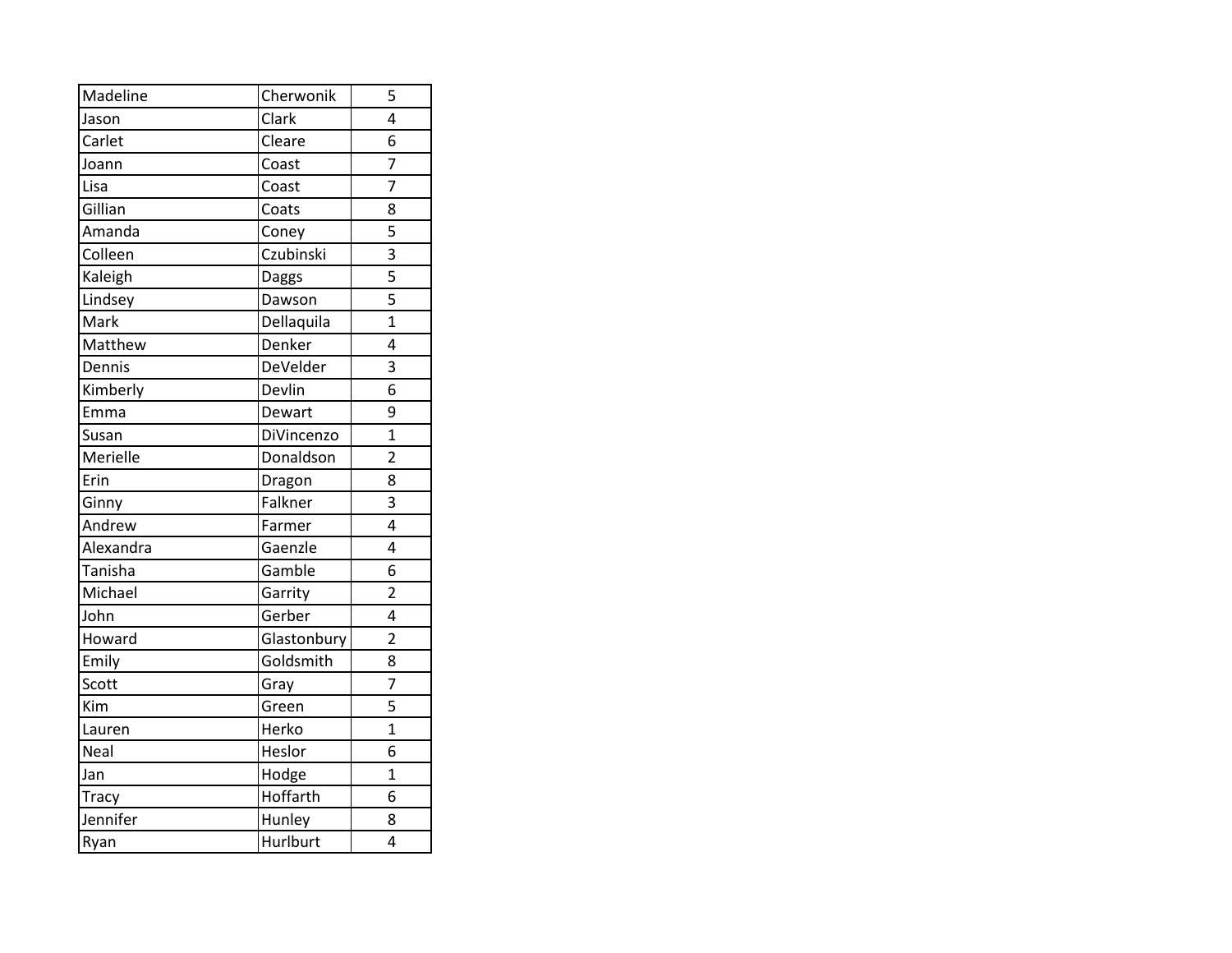| Christine     | Isbell      | 9              |
|---------------|-------------|----------------|
| Tom           | Jensen      | 4              |
| Laura         | Jowly       | 8              |
| Joe           | Kegler      | 4              |
| Kevin         | Kewin       | $\overline{1}$ |
| Morgan        | Killik      | 3              |
| Suzanne       | Koester     | 7              |
| Cindy         | Kohl        | 3              |
| Diane         | Krawczyk    | 7              |
| Amy           | Kurmis      | 4              |
| Robin         | Lacagnina   | $\overline{1}$ |
| Melinda       | LaPine      | 6              |
| Regina        | Larkin      | 4              |
| Phallon       | Lester      | $\overline{7}$ |
| Laura Beth    | Lincoln     | 9              |
| Kate          | Loewke      | 3              |
| TJ            | Loewke      | 3              |
| Megan         | McCormick   | 5              |
| Amanda        | McDonald    | $\overline{2}$ |
| Danielle      | McGavisk    | $\overline{1}$ |
| Troy          | McLymond    | $\overline{2}$ |
| Heather       | Melnick     | 4              |
| Caley         | Miller      | $\overline{2}$ |
| Katie         | Mitchell    | 4              |
| Erica         | Morgan      | 3              |
| Michael       | Mundy       | $\overline{1}$ |
| <b>Brenda</b> | Myrthil     | $\overline{1}$ |
| Patty         | Nelson      | 7              |
| Andrew        | Nestorowycz | $\overline{2}$ |
| Kevin         | OBrien      | 5              |
| Helen         | Paine       | 6              |
| Peter         | Pallmann    | $\overline{1}$ |
| Rita          | Pasono      | $\overline{2}$ |
| Alex          | Pasquarella | 8              |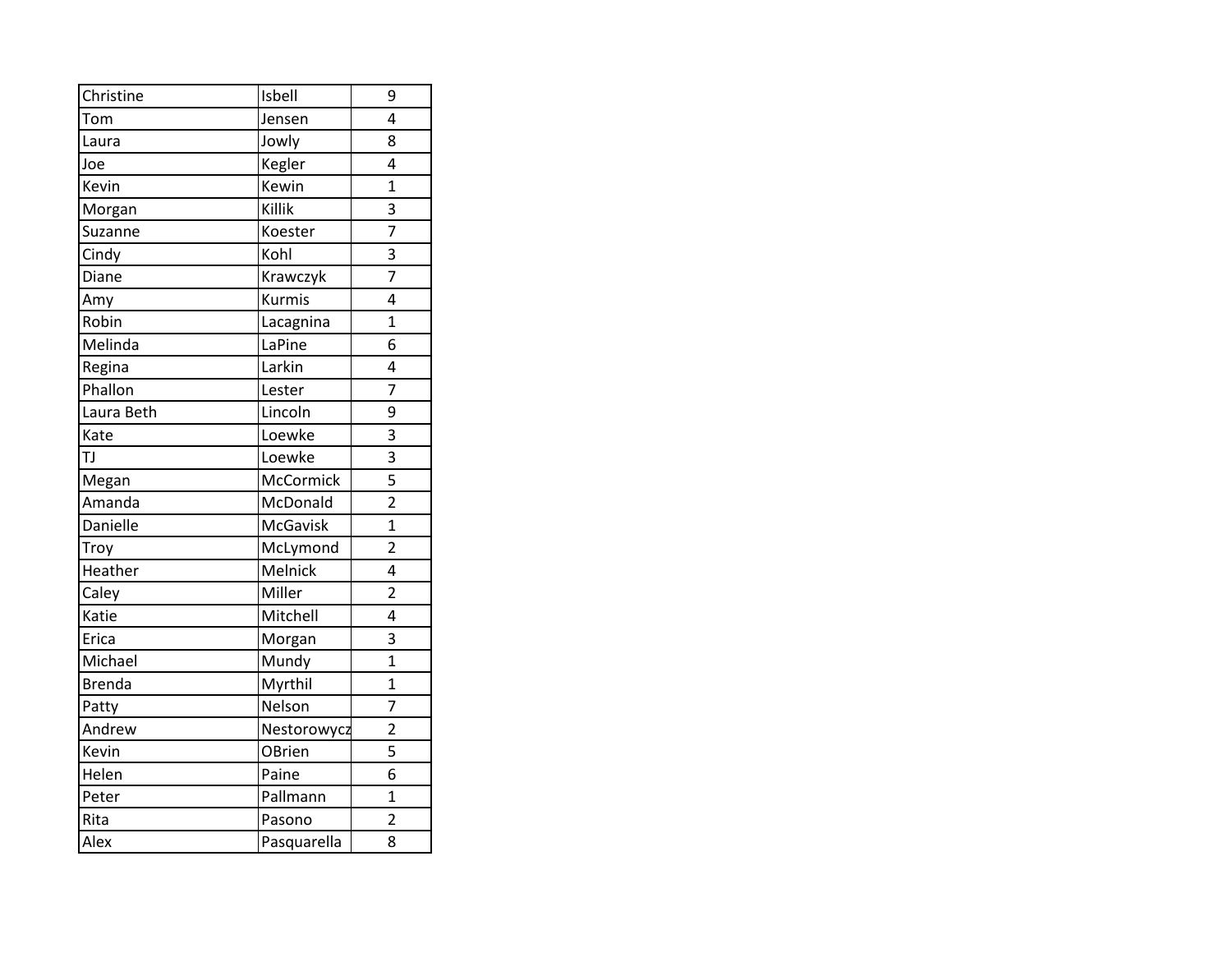| Eric           | Pastore      | 8              |
|----------------|--------------|----------------|
| David          | Pilato       | $\overline{2}$ |
| Lindsay        | Pilato       | $\overline{2}$ |
| Cody           | Pinney       | 9              |
| Mark           | Poe          | 6              |
| Sara           | Poe          | 6              |
| Jenn           | Pragle       | 7              |
| <b>Britani</b> | Pruner       | 5              |
| Marianne       | Recchia      | 8              |
| Susan          | Reisig       | $\overline{2}$ |
| Michael        | Rinkus       | $\overline{1}$ |
| Kayleigh       | Roderick     | 6              |
| Abby           | Roneker      | $\overline{7}$ |
| Heather        | Roth         | $\overline{1}$ |
| Nikki          | Ryan         | 5              |
| Mireya         | Salinas      | $\overline{7}$ |
| <b>Brian</b>   | Schultheis   | $\overline{1}$ |
| Tiffany        | Sheffield    | 3              |
| Devyn          | Slovik-Rodge | 5              |
| Helen          | Smith        | 3              |
| Julianne       | Spring       | $\overline{2}$ |
| Pamela         | Steinmetz    | 6              |
| Tiffany        | Taylor       | 6              |
| Richard        | Thompson     | 5              |
| Kayla          | Trenkamp     | $\overline{2}$ |
| Anthony        | Vallance     | 3              |
| Lisa           | Vallance     | 3              |
| Colleen        | VanDurme     | 8              |
| Matt           | Volke        | 8              |
| Jamie          | Vowell       | 9              |
| Max            | Wenk         | 7              |
| Celeste        | Wesley       | 5              |
| Robert         | Wesley       | 5              |
| Wendy          | Wicks        | 6              |